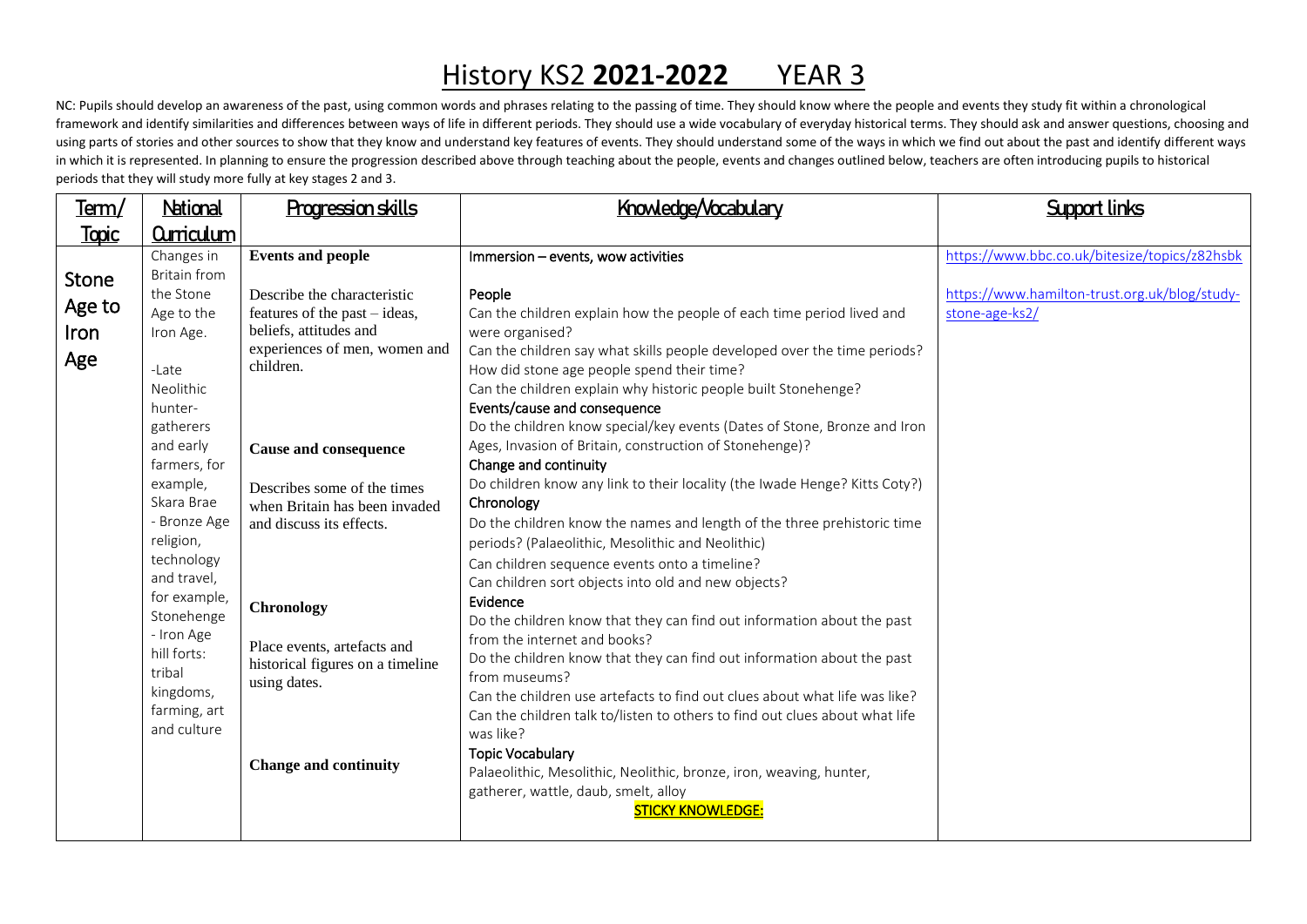| Describe changes that have<br>happened in their locality of the<br>school throughout history. |  |
|-----------------------------------------------------------------------------------------------|--|
|                                                                                               |  |

| <u>Term/</u>   | National                    | Progression skills                 | Knowledge/Vocabulary                                                                                                    | <b>Support links</b>                          |
|----------------|-----------------------------|------------------------------------|-------------------------------------------------------------------------------------------------------------------------|-----------------------------------------------|
| <b>Topic</b>   | <b>Curriculum</b>           |                                    | Separate the topic into 2 terms allowing chance for                                                                     |                                               |
|                |                             |                                    | concept and knowledge retrieval. The first focussing on the                                                             |                                               |
|                |                             |                                    | Invasion of Britain and the consequences. The second on                                                                 |                                               |
|                |                             |                                    | comparing Roman/Briton life and Boudicca's resistance                                                                   |                                               |
|                | The Roman                   | <b>Events and people</b>           | Immersion                                                                                                               | https://www.bbc.co.uk/bitesize/topics/zqtf34j |
|                | Empire and its              |                                    |                                                                                                                         |                                               |
| The            | impact on Britain           | Describe the characteristic        | People                                                                                                                  | https://www.hamilton-                         |
| Romans         |                             | features of the past - ideas,      | Do children know who Julius Caesar/Emperor Claudius were?                                                               | trust.org.uk/topics/lower-key-stage-2-        |
|                | Julius Caesar's             | beliefs, attitudes and experiences | Can children try to imagine what life was like for Roman soldiers?                                                      | topics/romans-britain/                        |
| impact         | attempted                   | of men, women and children.        | Can children use sources to find out about Celtic/Roman daily life?                                                     |                                               |
| on             | invasion in 55-54           |                                    | Can children describe in their own words what Celtic/Roman daily life                                                   | Lullingstone Roman Villa                      |
| <b>Britain</b> | <b>BC</b>                   |                                    | was like?                                                                                                               |                                               |
|                | - the Roman                 |                                    | Do children know who Boudicca was and what she did?                                                                     | Reculver Roman fort                           |
|                | Empire by AD 42             | <b>Cause and consequence</b>       | Can children compare Roman society with the Celts?                                                                      |                                               |
|                | and the power of            |                                    | Events/cause and consequence                                                                                            | Teynham Villa                                 |
|                | its army                    | Describes some of the times        | Can children explain reasons why people have invaded and settled in                                                     |                                               |
|                | - successful                | when Britain has been invaded      | Britain in the past?                                                                                                    |                                               |
|                | invasion by<br>Claudius and | and discuss its effects.           | Can children give some reasons why the Romans invaded Britain?<br>Can children explain the events of Boudicca's revolt? |                                               |
|                | conquest,                   |                                    | Do children know why Boudicca's revolt failed?                                                                          |                                               |
|                | including                   |                                    | Chronology                                                                                                              |                                               |
|                | Hadrian's Wall              |                                    | Can children place the Roman Era on a timeline?                                                                         |                                               |
|                | - British                   | Chronology                         | Change and continuity                                                                                                   |                                               |
|                | resistance, for             |                                    | Can children explain some of the things the Romans invented or                                                          |                                               |
|                | example,                    | Place events, artefacts and        | introduced to Britain?                                                                                                  |                                               |
|                | Boudica                     | historical figures on a timeline   | Can children identify aspects of our lives that are affected by the                                                     |                                               |
|                | - 'Romanisation'            | using dates.                       | Roman rule in Britain?                                                                                                  |                                               |
|                | of Britain: sites           |                                    | Can children suggest what life would have been like in Britain if the                                                   |                                               |
|                | such as                     |                                    | Romans had never arrived?                                                                                               |                                               |
|                | Caerwent and                |                                    | Can children explain some aspects of Roman life?                                                                        |                                               |
|                | the impact of               | <b>Change and continuity</b>       | Evidence                                                                                                                |                                               |
|                | technology,                 |                                    | Can the children recognise and explain the purpose of Roman                                                             |                                               |
|                | culture and                 |                                    | artefacts?                                                                                                              |                                               |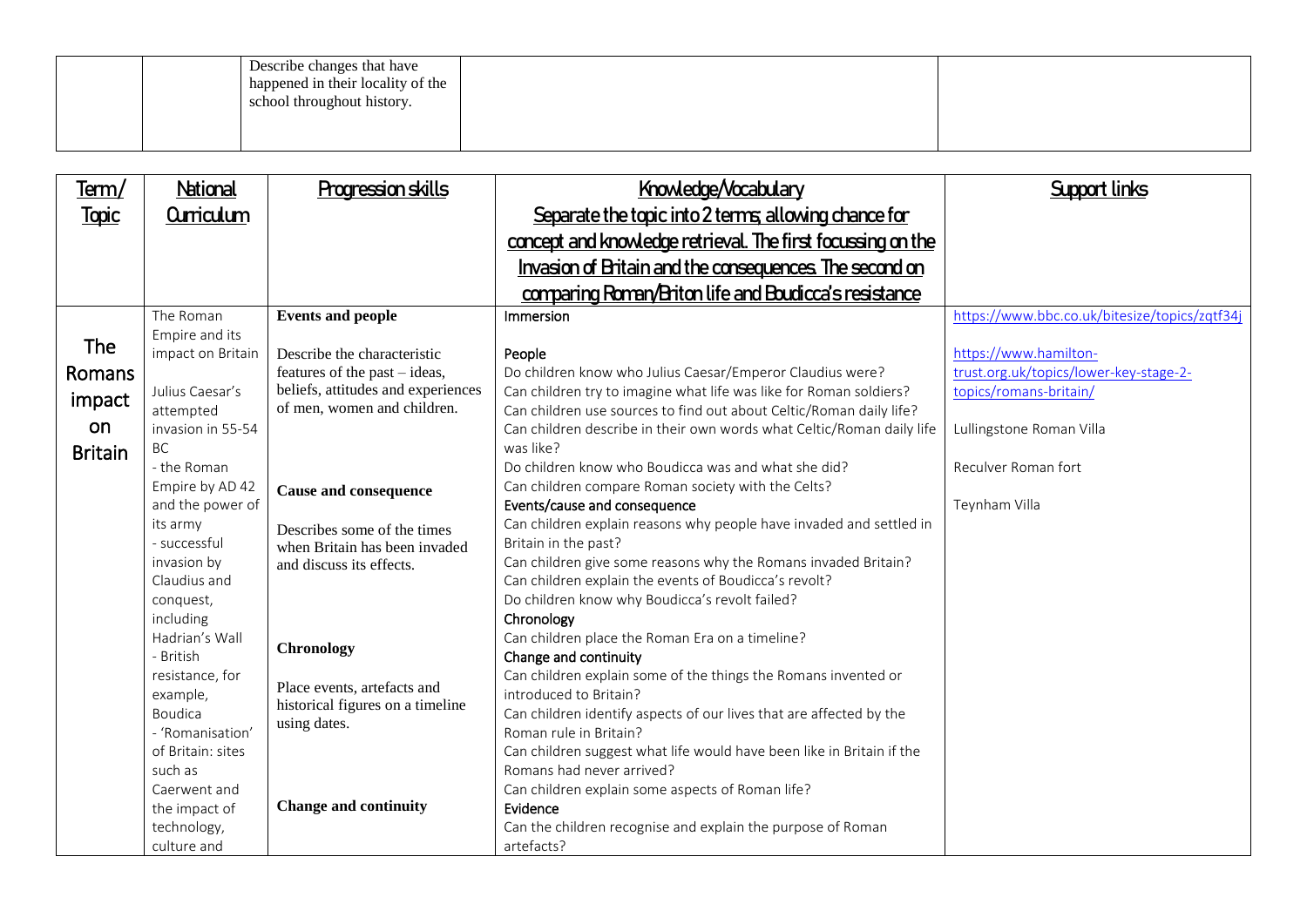|                    | $\mathsf{I}$ beliefs, including $\mathsf{I}$ Describe changes that have | <b>Topic Vocabulary</b>                                             |  |
|--------------------|-------------------------------------------------------------------------|---------------------------------------------------------------------|--|
| early Christianity | happened in their locality of the                                       | Empire, trade, invasion, tribes, Villa, gladius, scutum, centurion, |  |
|                    | school throughout history.                                              | emperor, infantry, cavalry, testudo, tactics, discipline, armour,   |  |
|                    |                                                                         | formation, legion, myth, mosaic, Iceni, sack, chariot               |  |
|                    |                                                                         | Can children discuss Roman food?                                    |  |
|                    |                                                                         |                                                                     |  |

| <u>Term/</u>     | National                                                                                                                                                                                                                                                                               | <b>Progression skills</b>                                                                                                                                                                                                                                                                                                                                                                        | Knowledge/Vocabulary                                                                                                                                                                                                                                                                                                                                                                                                                                                                                                                                                                                                                                                                                                                                                                                                                                                                                                                                                                                                                                                                                                                                                                                                                                                                                                      | Support links                                                                                                                                                                                |
|------------------|----------------------------------------------------------------------------------------------------------------------------------------------------------------------------------------------------------------------------------------------------------------------------------------|--------------------------------------------------------------------------------------------------------------------------------------------------------------------------------------------------------------------------------------------------------------------------------------------------------------------------------------------------------------------------------------------------|---------------------------------------------------------------------------------------------------------------------------------------------------------------------------------------------------------------------------------------------------------------------------------------------------------------------------------------------------------------------------------------------------------------------------------------------------------------------------------------------------------------------------------------------------------------------------------------------------------------------------------------------------------------------------------------------------------------------------------------------------------------------------------------------------------------------------------------------------------------------------------------------------------------------------------------------------------------------------------------------------------------------------------------------------------------------------------------------------------------------------------------------------------------------------------------------------------------------------------------------------------------------------------------------------------------------------|----------------------------------------------------------------------------------------------------------------------------------------------------------------------------------------------|
| <b>Topic</b>     | <b>Curriculum</b>                                                                                                                                                                                                                                                                      |                                                                                                                                                                                                                                                                                                                                                                                                  | First term depth study of Egyptian life, beliefs and history. Second                                                                                                                                                                                                                                                                                                                                                                                                                                                                                                                                                                                                                                                                                                                                                                                                                                                                                                                                                                                                                                                                                                                                                                                                                                                      |                                                                                                                                                                                              |
|                  |                                                                                                                                                                                                                                                                                        |                                                                                                                                                                                                                                                                                                                                                                                                  | <u>termon discovery of Tutankhamun and the significance.</u>                                                                                                                                                                                                                                                                                                                                                                                                                                                                                                                                                                                                                                                                                                                                                                                                                                                                                                                                                                                                                                                                                                                                                                                                                                                              |                                                                                                                                                                                              |
| Ancient<br>Egypt | The achievements of<br>the earliest<br>$civilizations - an$<br>overview of where<br>and when the first<br>civilizations<br>appeared and a<br>depth study of one<br>of the following:<br>Ancient Sumer; The<br>Indus Valley; Ancient<br>Egypt; The Shang<br>Dynasty of Ancient<br>China | <b>Events and people</b><br>Describe the characteristic<br>features of the past – ideas,<br>beliefs, attitudes and<br>experiences of men,<br>women and children.<br>Cause and consequence<br>Describes some of the<br>times when Britain has<br>been invaded and discuss<br>its effects.<br><b>Chronology</b><br>Place events, artefacts and<br>historical figures on a<br>timeline using dates. | Immersion-Saatchi Tutankhhamun exhibition, British museum visit<br>People<br>Can children explain how the Egyptian landscape impacted on people's<br>everyday lives?<br>Can children ask and answer questions about life in ancient Egypt?<br>Events / cause and consequence<br>Can children locate Egypt on the map and describe its landscape?<br>Can children explain what the landscape of ancient Egypt was like?<br>Can children explain how Tutankhamen's tomb was discovered?<br>Do children know why it was such a significant historical discovery?<br>Can children describe some ancient Egyptian beliefs about life and death?<br>Can children explain the process of mummification?<br>Chronology<br>Do children know the difference between ancient and modern?<br>Do children know why the Nile was so important to the Egyptian way of life?<br>Change and continuity<br>Can children recall facts and details about the ancient Egyptian civilisation?<br>Evidence<br>Can children suggest what an Egyptian artefact was used for and who used<br>it?<br>Do children know why artefacts are so important in helping us learn about<br>the past?<br>Do children know why the Rosetta stone was such an important discovery?<br>Can children infer and deduce information about the past from objects that | <b>British Museum</b><br>http://www.ancientegypt.co.uk/menu.<br>html<br>https://discoveringegypt.com/<br>Twinkl<br><b>Historical Association</b><br>Key Stage History<br>Resources in school |
|                  |                                                                                                                                                                                                                                                                                        |                                                                                                                                                                                                                                                                                                                                                                                                  | have survived?<br><b>Topic Vocabulary</b>                                                                                                                                                                                                                                                                                                                                                                                                                                                                                                                                                                                                                                                                                                                                                                                                                                                                                                                                                                                                                                                                                                                                                                                                                                                                                 |                                                                                                                                                                                              |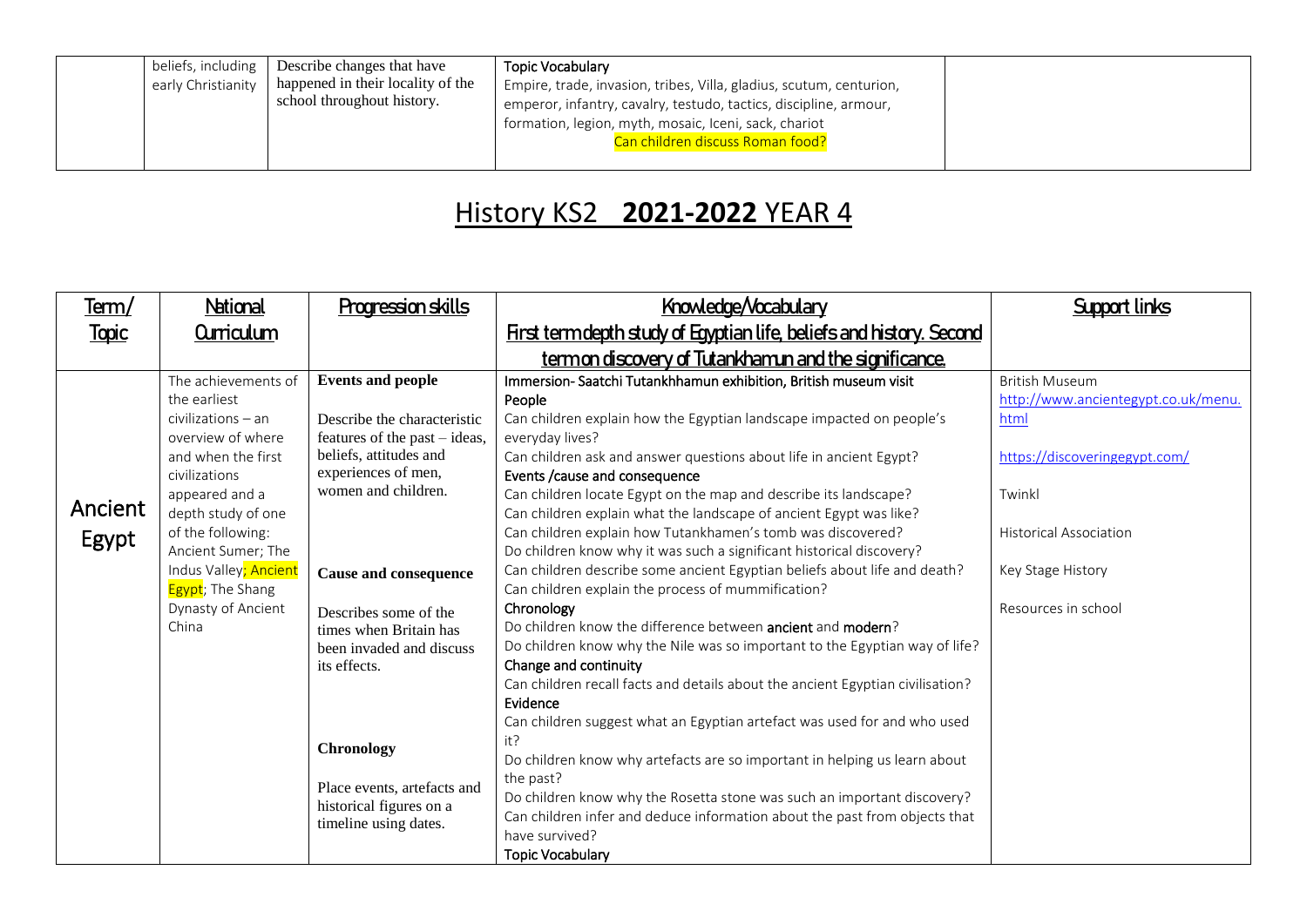| history. | <b>Change and continuity</b><br>Describe changes that have<br>happened in their locality<br>of the school throughout | Egypt, Egyptian, desert, Nile, inundation, cartouche, embalmer,<br>hieroglyphics, mummification, papyrus, Pharaoh, pyramid, sarcophagus,<br>Shabti, Sphinx, shaduf, tomb, Tutankhamun<br><b>STICKY KNOWLEDGE:</b><br>Can children recall facts and details about the ancient Egyptian civilisation?<br>Do children know the difference between ancient and modern? |  |
|----------|----------------------------------------------------------------------------------------------------------------------|--------------------------------------------------------------------------------------------------------------------------------------------------------------------------------------------------------------------------------------------------------------------------------------------------------------------------------------------------------------------|--|
|----------|----------------------------------------------------------------------------------------------------------------------|--------------------------------------------------------------------------------------------------------------------------------------------------------------------------------------------------------------------------------------------------------------------------------------------------------------------------------------------------------------------|--|

NC: Pupils should develop an awareness of the past, using common words and phrases relating to the passing of time. They should know where the people and events they study fit within a chronological framework and identify similarities and differences between ways of life in different periods. They should use a wide vocabulary of everyday historical terms. They should ask and answer questions, choosing and using parts of stories and other sources to show that they know and understand key features of events. They should understand some of the ways in which we find out about the past and identify different ways in which it is represented. In planning to ensure the progression described above through teaching about the people, events and changes outlined below, teachers are often introducing pupils to historical periods that they will study more fully at key stages 2 and 3.

| Term/Topic     | <b>National Curriculum</b>                         | <b>Progression skills</b>                               | Knowledge/Vocabulary                                                                                                                                                                                        | <b>Support links</b>                                                                   |
|----------------|----------------------------------------------------|---------------------------------------------------------|-------------------------------------------------------------------------------------------------------------------------------------------------------------------------------------------------------------|----------------------------------------------------------------------------------------|
|                |                                                    |                                                         | Focus on themes of settlement and resistance                                                                                                                                                                |                                                                                        |
|                | Britain's settlement by<br>Anglo-Saxons and Scots  | <b>Events and people</b>                                | Immersion-                                                                                                                                                                                                  | Romans leaving Britain,                                                                |
| Saxons         |                                                    | Describe the characteristic                             | People                                                                                                                                                                                                      | https://www.youtube.com                                                                |
| and            | Roman withdrawal<br>from Britain in c. AD          | features of the past – ideas,<br>beliefs, attitudes and | Do children know who Vortigern was?<br>Do children know about Hengist and Horsa?                                                                                                                            | /watch?v=3DrzIdOWzlchttps:                                                             |
| <b>Vikings</b> | 410 and the fall of the<br>western Roman Empire    | experiences of men,<br>women and children.              | Do the children know who King Alfred the Great was?<br>Do the children know about King Harold and William of Normandy                                                                                       | The Saxons                                                                             |
|                |                                                    |                                                         | (the Conqueror)?                                                                                                                                                                                            | https://www.youtube.com                                                                |
|                | - Scots invasions from<br>Ireland to north Britain |                                                         | Can children use sources to find out about Saxon life?<br>Can children explain some aspects of Saxon life?                                                                                                  | /watch?v=w1acBKYsKs8                                                                   |
|                | (now Scotland)                                     | <b>Cause and consequence</b>                            | Events / cause and consequence                                                                                                                                                                              |                                                                                        |
|                | - Anglo-Saxon invasions,<br>settlements and        | Describes some of the<br>times when Britain has         | Can children explain the reasons why the Romans left Britain and<br>the pressures on the Empire from barbarian invasions?<br>Can children give some reasons why Vortigern invited the Saxons<br>to Britain? | Alfred the Great<br>https://www.bbc.co.uk/bitesize<br>/topics/zxsbcdm/articles/z9tdq6f |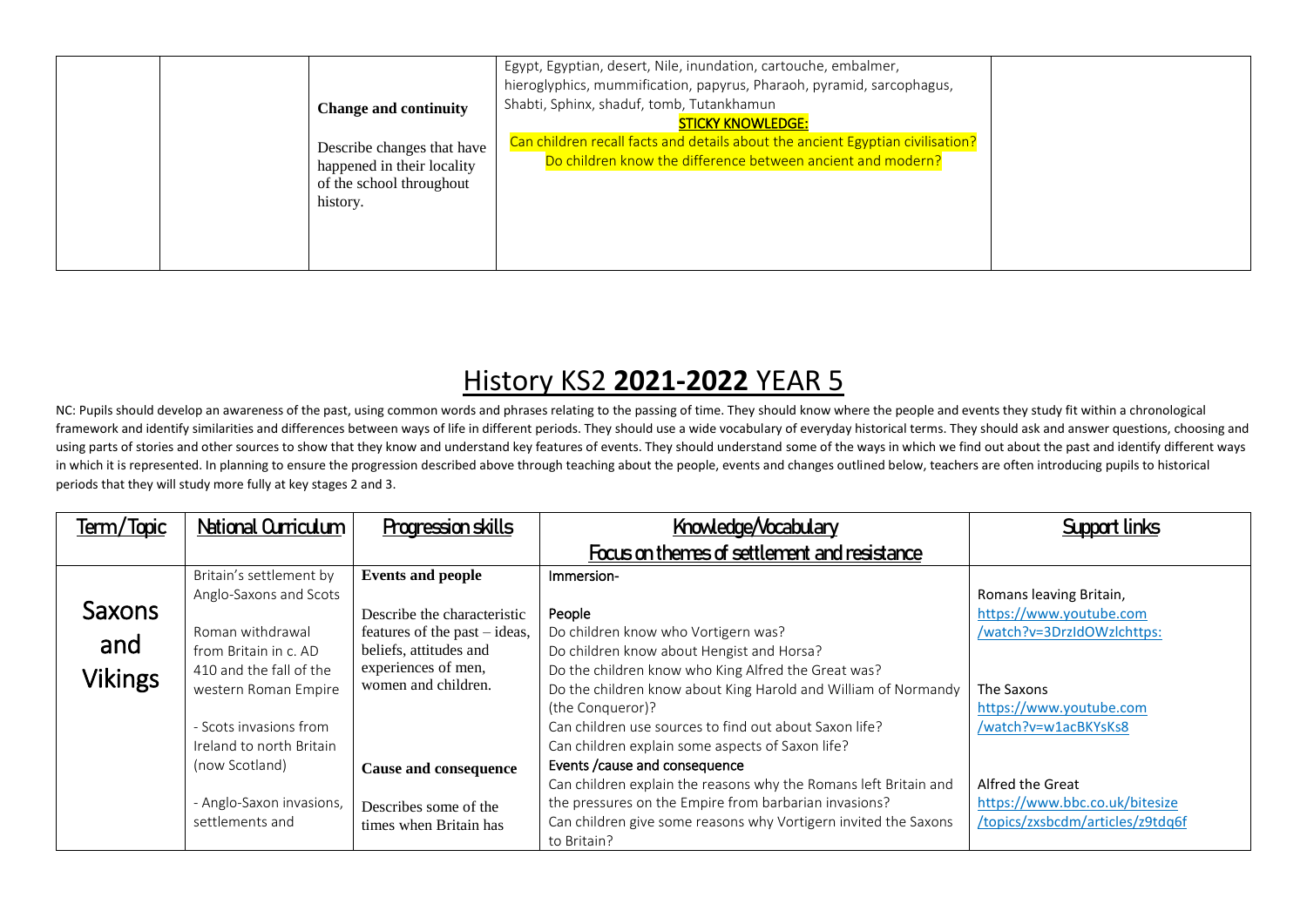| kingdoms: place names<br>and village life<br>- Anglo-Saxon art and<br>culture<br>- Christian conversion -<br>Canterbury, Iona and<br>Lindisfarne<br>Viking raids and<br>invasion<br>- resistance by Alfred<br>the Great and<br>Athelstan, first king of<br>England<br>- further Viking<br>invasions and Danegeld<br>- Anglo-Saxon laws and<br>justice<br>- Edward the Confessor<br>and his death in 1066 | been invaded and discuss<br>its effects.<br><b>Chronology</b><br>Place events, artefacts and<br>historical figures on a<br>timeline using dates.<br><b>Change and continuity</b><br>Describe changes that have<br>happened in their locality<br>of the school throughout<br>history. | Do the children understand the motivations of the Vikings to go<br>from trade to invasion and settlement?<br>Do the children understand how King Alfred organised the British<br>to fight the Vikings?<br>Change and continuity<br>Do children understand the reasons for the invasion and<br>migration of mainland tribes to Britain?<br>Do the children understand how the Saxon kingdoms were<br>formed and their modern equivalents?<br>Can children explain some of the things King Alfred did to become<br>the first king of England?<br>Can children suggest what life would have been like during the<br>invasions?<br>Do children understand the development and importance of the<br>Christian church during the Dark Ages?<br>Chronology<br>Can children place the end of the Roman and Saxon Eras on a<br>timeline?<br>Can children order the key figures and invasions of the Dark Ages?<br>Do the children know when the Normans invaded Britain and the<br>date of the Battle of Hastings? |  |
|----------------------------------------------------------------------------------------------------------------------------------------------------------------------------------------------------------------------------------------------------------------------------------------------------------------------------------------------------------------------------------------------------------|--------------------------------------------------------------------------------------------------------------------------------------------------------------------------------------------------------------------------------------------------------------------------------------|-----------------------------------------------------------------------------------------------------------------------------------------------------------------------------------------------------------------------------------------------------------------------------------------------------------------------------------------------------------------------------------------------------------------------------------------------------------------------------------------------------------------------------------------------------------------------------------------------------------------------------------------------------------------------------------------------------------------------------------------------------------------------------------------------------------------------------------------------------------------------------------------------------------------------------------------------------------------------------------------------------------|--|
|                                                                                                                                                                                                                                                                                                                                                                                                          |                                                                                                                                                                                                                                                                                      | <b>Topic Vocabulary</b><br>Romans, barbarian, Picts, Angles, Saxon, Jutes, mercenary,<br>settlement, invasion, battle, migration, kingdom, Wessex, Kent,<br>Viking, Danes, Danelaw, translation, chronicle, Pagan, Christianity,<br>monastery, religion, Norman<br><b>STICKY KNOWLEDGE:</b><br>Can children describe, plan and build a typical Dark Ages<br>settlement and understand the layout and structure?<br>Can children illustrate and label a Saxon Warrior?<br>Can children make and discuss Saxon food?                                                                                                                                                                                                                                                                                                                                                                                                                                                                                        |  |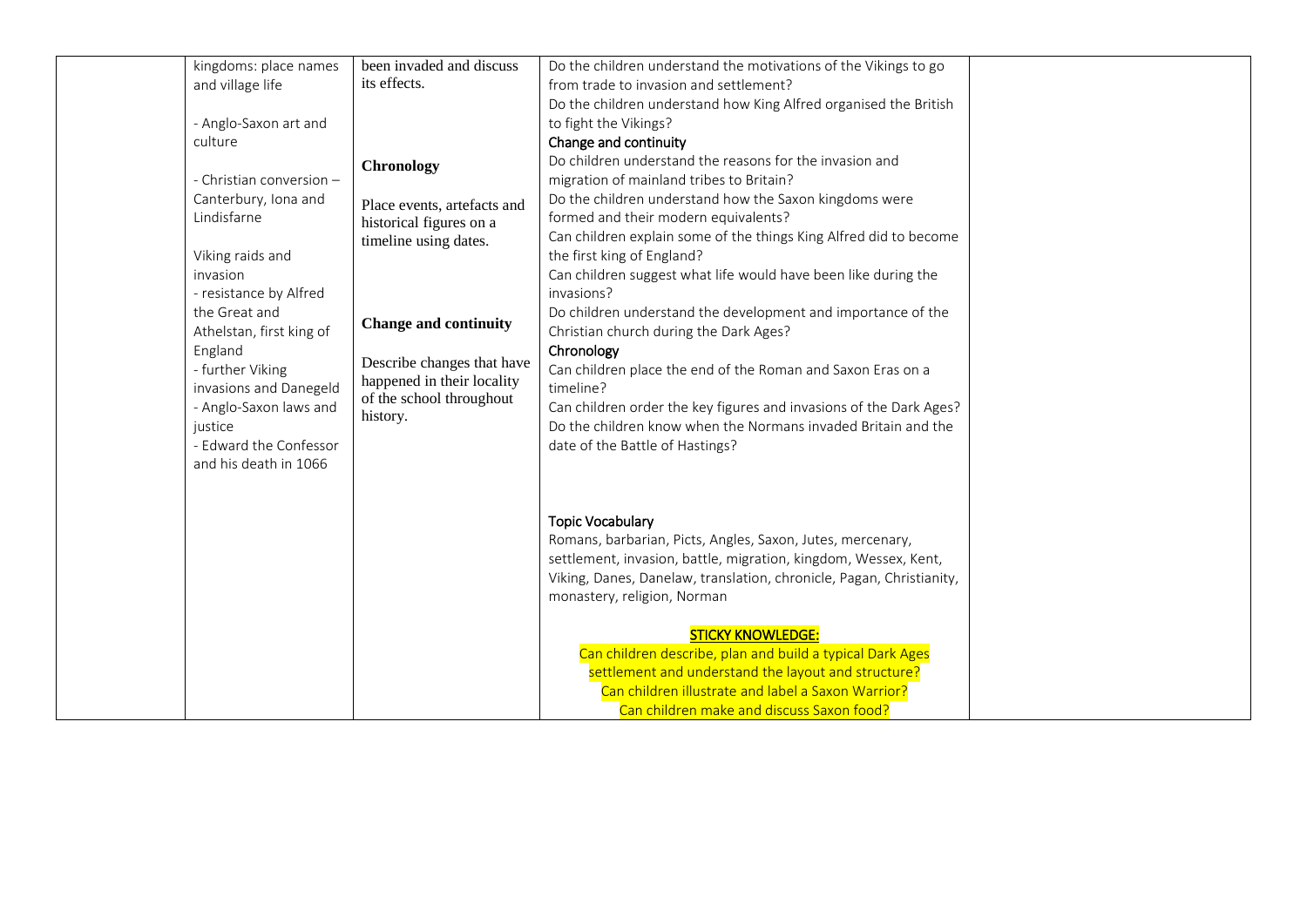| Term/Topic                          | National                                                                                                              | Progression skills                                                                                                                                                                                                                                                                                                                                                                                                                                                                                                                   | Knowledge/Vocabulary                                                                                                                                                                                                                                                                                                                                                                                                                                                                                                                                                                                                                                                                                                                                                                                                                                                                                                                                                                                                                                                                                                                                                                                                                               | <b>Support links</b>                                                                                                                     |
|-------------------------------------|-----------------------------------------------------------------------------------------------------------------------|--------------------------------------------------------------------------------------------------------------------------------------------------------------------------------------------------------------------------------------------------------------------------------------------------------------------------------------------------------------------------------------------------------------------------------------------------------------------------------------------------------------------------------------|----------------------------------------------------------------------------------------------------------------------------------------------------------------------------------------------------------------------------------------------------------------------------------------------------------------------------------------------------------------------------------------------------------------------------------------------------------------------------------------------------------------------------------------------------------------------------------------------------------------------------------------------------------------------------------------------------------------------------------------------------------------------------------------------------------------------------------------------------------------------------------------------------------------------------------------------------------------------------------------------------------------------------------------------------------------------------------------------------------------------------------------------------------------------------------------------------------------------------------------------------|------------------------------------------------------------------------------------------------------------------------------------------|
|                                     | <b>Curriculum</b>                                                                                                     |                                                                                                                                                                                                                                                                                                                                                                                                                                                                                                                                      |                                                                                                                                                                                                                                                                                                                                                                                                                                                                                                                                                                                                                                                                                                                                                                                                                                                                                                                                                                                                                                                                                                                                                                                                                                                    |                                                                                                                                          |
| Ancient<br>civilizations-<br>Greece | Ancient Greece -<br>a study of Greek<br>life and<br>achievements<br>and their<br>influence on<br>the western<br>world | <b>Events and people</b><br>Describe the characteristic<br>features of the past – ideas,<br>beliefs, attitudes and<br>experiences of men, women<br>and children.<br><b>Cause and consequence</b><br>Describes some of the times<br>when Britain has been<br>invaded and discuss its<br>effects.<br>Chronology<br>Place events, artefacts and<br>historical figures on a<br>timeline using dates.<br><b>Change and continuity</b><br>Describe changes that have<br>happened in their locality of<br>the school throughout<br>history. | Immersion-<br>People<br>Can the children name key figures in the<br>development of Ancient Greek philosophy?<br>(Plato, Socrates, Hippocrates)<br>Can children name key figures from Greek<br>mythology and the role they played? (Achilles,<br>Midas, Medusa, Jason, Perseus, Odysseus)<br>Can children outline some of the gods of the<br>Greek Pantheon and their role in Greek society?<br>(Zeus, Hades, Hercules, Apollo)<br>Can children describe the life of Alexander the<br>Great and list some of his achievements or<br>travels?<br>Can children recognise Alexander's impact on<br>the ancient world and its effects today?<br>Events / cause and consequence<br>Can children describe the key events or<br>differences between Athens and Sparta?<br>Can children describe the key events and<br>characters in the Trojan war?<br>Chronology<br>Can children place key events/thinkers on a<br>timeline of Ancient Greece?<br><b>Change and continuity</b><br>Can children describe the contents and<br>development of the Classical Greek Olympic<br>Games?<br>Evidence<br>Can children use ancient artefacts- clay pots and<br>ceramics- to influence their own work, or<br>recreate stylistic elements?<br><b>Topic vocabulary</b> | https://www.bbc.co.uk/bitesize/topics/z87tn39<br>http://www.ancientgreece.co.uk/<br>https://www.ducksters.com/history/ancient_greece.php |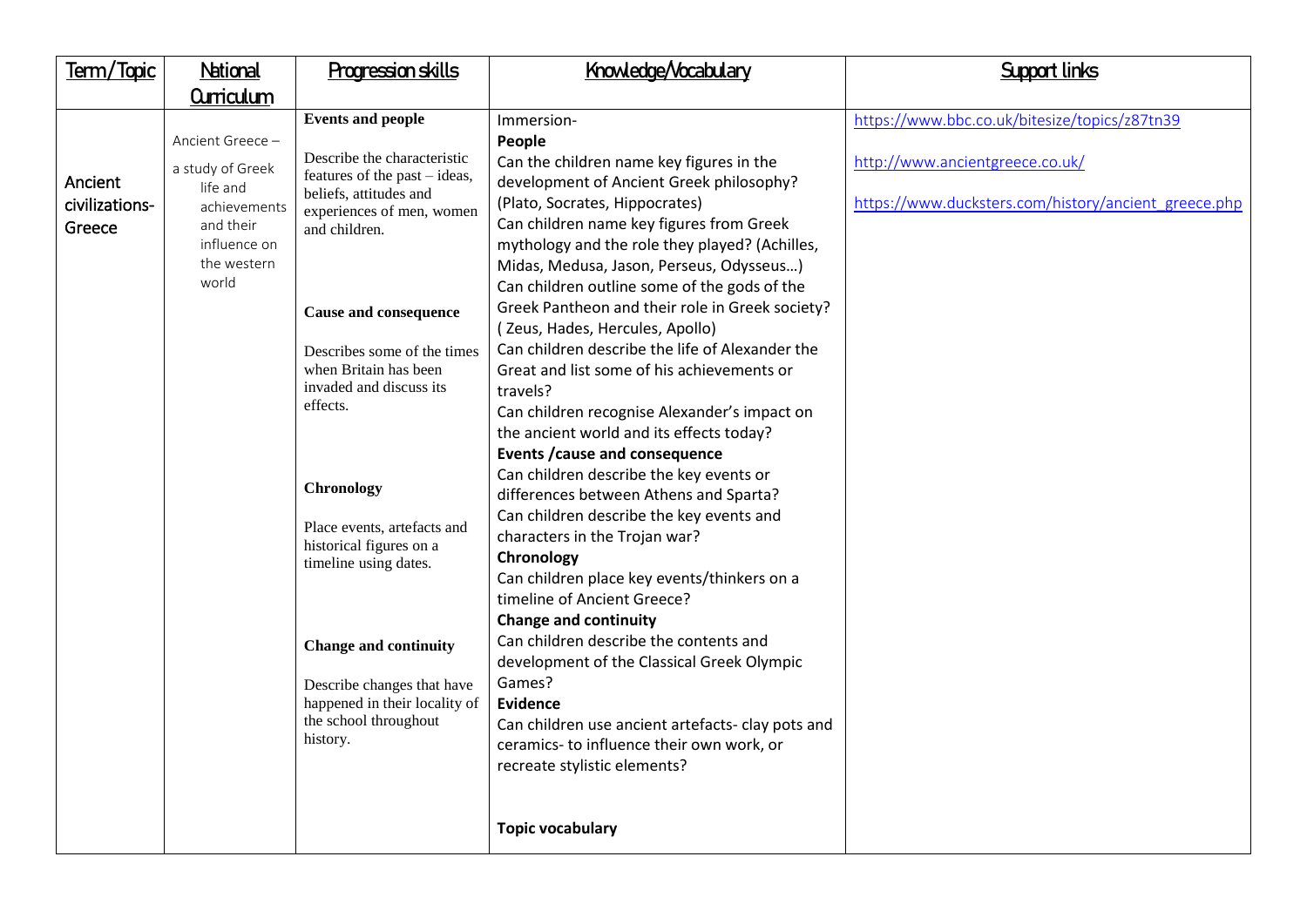|  | Alexander, Athens, Empire, Sparta. Troy, Plato, |  |
|--|-------------------------------------------------|--|
|  | Socrates, Zeus, Perseus, Achilles, democracy,   |  |
|  | Persians, philosophy, Macedonia, mythology,     |  |
|  | siege, Olympus, Olympics                        |  |
|  | <b>Sticky knowledge</b>                         |  |
|  | Can children name Greek gods as they are used   |  |
|  | in modern cinema or writing?                    |  |

| Term/           | National          | <b>Progression skills</b>                                                                                                                                                                                                           | Knowledge/Vocabulary                                                                                                                                                                                                                                                                                                                                                                                                                                                                                                                           | <b>Support links</b> |
|-----------------|-------------------|-------------------------------------------------------------------------------------------------------------------------------------------------------------------------------------------------------------------------------------|------------------------------------------------------------------------------------------------------------------------------------------------------------------------------------------------------------------------------------------------------------------------------------------------------------------------------------------------------------------------------------------------------------------------------------------------------------------------------------------------------------------------------------------------|----------------------|
| <b>Topic</b>    | <b>Curriculum</b> |                                                                                                                                                                                                                                     |                                                                                                                                                                                                                                                                                                                                                                                                                                                                                                                                                |                      |
| World at<br>War |                   | <b>Events and people</b><br>Describe the characteristic<br>features of the past – ideas,<br>beliefs, attitudes and<br>experiences of men, women<br>and children.                                                                    | Immersion-<br>People<br>Neville Chamberlain, Winston Churchill, Adolf<br>Hitler, Vice Marshall Herman Goering, Anne<br>Frank                                                                                                                                                                                                                                                                                                                                                                                                                   |                      |
|                 |                   | <b>Cause and consequence</b><br>Describes some of the times<br>when Britain has been<br>invaded and discuss its<br>effects.<br><b>Chronology</b><br>Place events, artefacts and<br>historical figures on a<br>timeline using dates. | <b>Events / cause and consequence</b><br>Can children describe the importance of the<br>Battle of Britain and the events that led to it?<br>Can children explain the purpose of<br>concentration camps and the ideology behind<br>them?<br>Chronology<br>Can children place key events on a timeline of<br>the conflict?<br><b>Change and continuity</b><br>Can children describe the effects of the Battle of<br>Britain at home, work, conscription, evacuees,<br>Dad's Army?<br><b>Evidence</b><br>Can children use or recognise artefacts- |                      |